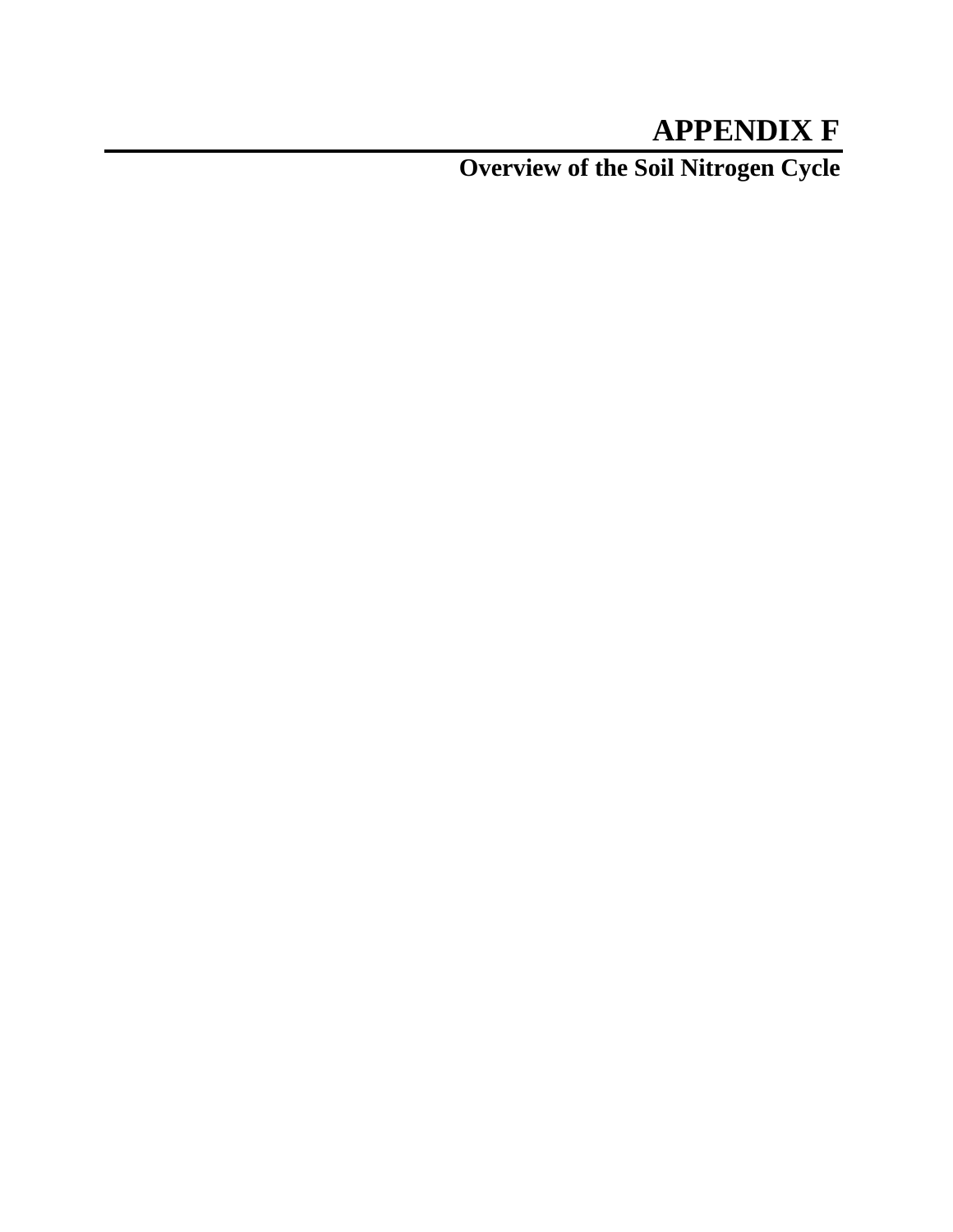## **OVERVIEW OF THE SOIL-NITROGEN CYCLE**

In the soil, nitrogen exists in the following two major classes of compounds:

- Organic nitrogen, such as proteins, amino acids, and urea, including nitrogen found within living organisms and decaying plant and animal tissues.
- Inorganic nitrogen, including ammonium (NH4+), ammonia gas (NH3), nitrite (N02), and nitrate (N03).

However, nitrogen is transformed among these various forms through a complex network of physical, chemical, and biological reactions collectively called the nitrogen cycle. Figure XX provides an overview of the nitrogen cycle. The nitrogen cycle in soil includes the following processes, in which microbes play a crucial role:

- Plant uptake
- Mineralization of organic nitrogen
- Adsorption of ammonium
- Nitrification of ammonium
- Immobilization of ammonium and nitrate
- Volatilization of ammonia
- Leaching of nitrate
- Denitrification of nitrate
- Fixation of nitrogen gas

Only inorganic nitrogen can be removed through *plant uptake*. The greater part of nitrogen in the field, however, is usually in organic form such as proteins and amino acids (from the breakdown of plant and animal materials, microorganisms, manure, compost, or other organic matter). Under normal conditions, organic nitrogen in soil would be expected to be converted to ammonium by soil microorganisms through a process known as *mineralization* (also known as ammonification). Because it has a positive charge, ammonium can be "stuck" onto the negatively charged soil particles, in a process known as *adsorption*, or it can be taken up by plants. Bacteria can also transform the ammonium in the soil to nitrate in a sequence of steps that occur in oxygenated environments called *nitrification*. Nitrate is a negatively charged anion and therefore usually remains in the soil water rather than being adsorbed to soil particles. However, plants readily absorb nitrate through their roots and use it to produce protein. *Immobilization* is the term applied to the process where ammonium and nitrate are converted into organic forms of nitrogen either in the form of microbial cell mass or plant material.

Urea and ammonium forms of fertilizers applied on the soil surface may undergo a series of chemical conversions to ammonia gas. The ammonia gas can then escape to the atmosphere rather than becoming a plant nutrient. This loss, termed *volatilization*, is reduced if the ammonia is washed into the soil by rain or irrigation or if the fertilizer is drilled into the soil to a depth of an inch or more.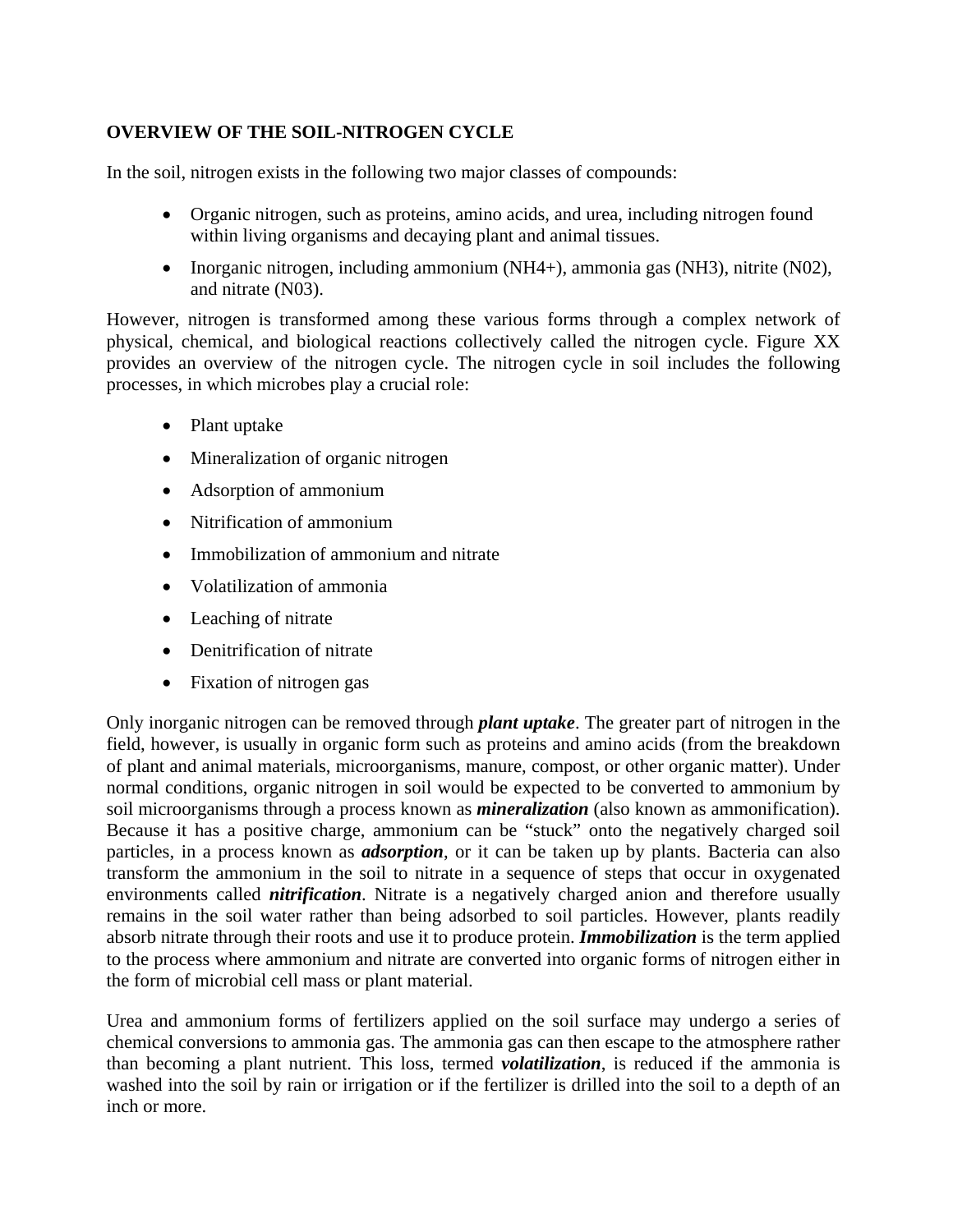Because nitrate does not adsorb strongly to soil particles, it can be carried below the root zone, perhaps to groundwater, in a process known as *leaching* if it is not taken up by plants. The greatest potential for nitrate leaching occurs if fertilizer is applied at a time when no crops are growing, such as during spring planting or in the fall after harvest. Leaching losses can be reduced by applying nitrogen in increments during the periods of rapid plant growth, or by applying organic nitrogen that becomes plant available slowly over time. Even with organic sources, however, leaching can occur if the nitrogen supplied exceeds the ability of the crop to use it. Factors that determine whether nitrate will reach groundwater include:

- Amount of nitrate in the soil
- Quantity and timing of rainfall or irrigation
- Soil's capacity to hold water
- Presence and density of plants
- Rates of infiltration and percolation of water through the soil
- Rate of evapotranspiration relative to precipitation and irrigation
- Soil temperature

If pockets in the soil become saturated with water so that oxygen is excluded, called an anaerobic or anoxic condition, some bacteria can meet their energy needs by reducing nitrate to dinitrogen gas or to nitrogen oxide. This biological process is called *denitrification*. Poorly drained and heavy soils are particularly prone to denitrification, and a substantial amount of applied nitrogen may be lost to the atmosphere.

Finally, legumes can supplement soil nitrogen supplies by fixing nitrogen from the atmosphere. This is accomplished by specialized bacteria living in nodules on the plant roots that absorb atmospheric dinitrogen gas and convert it into ammonium, which plants can use. This process, called *nitrogen fixation*, is the principal natural means by which atmospheric nitrogen is added to the soil.